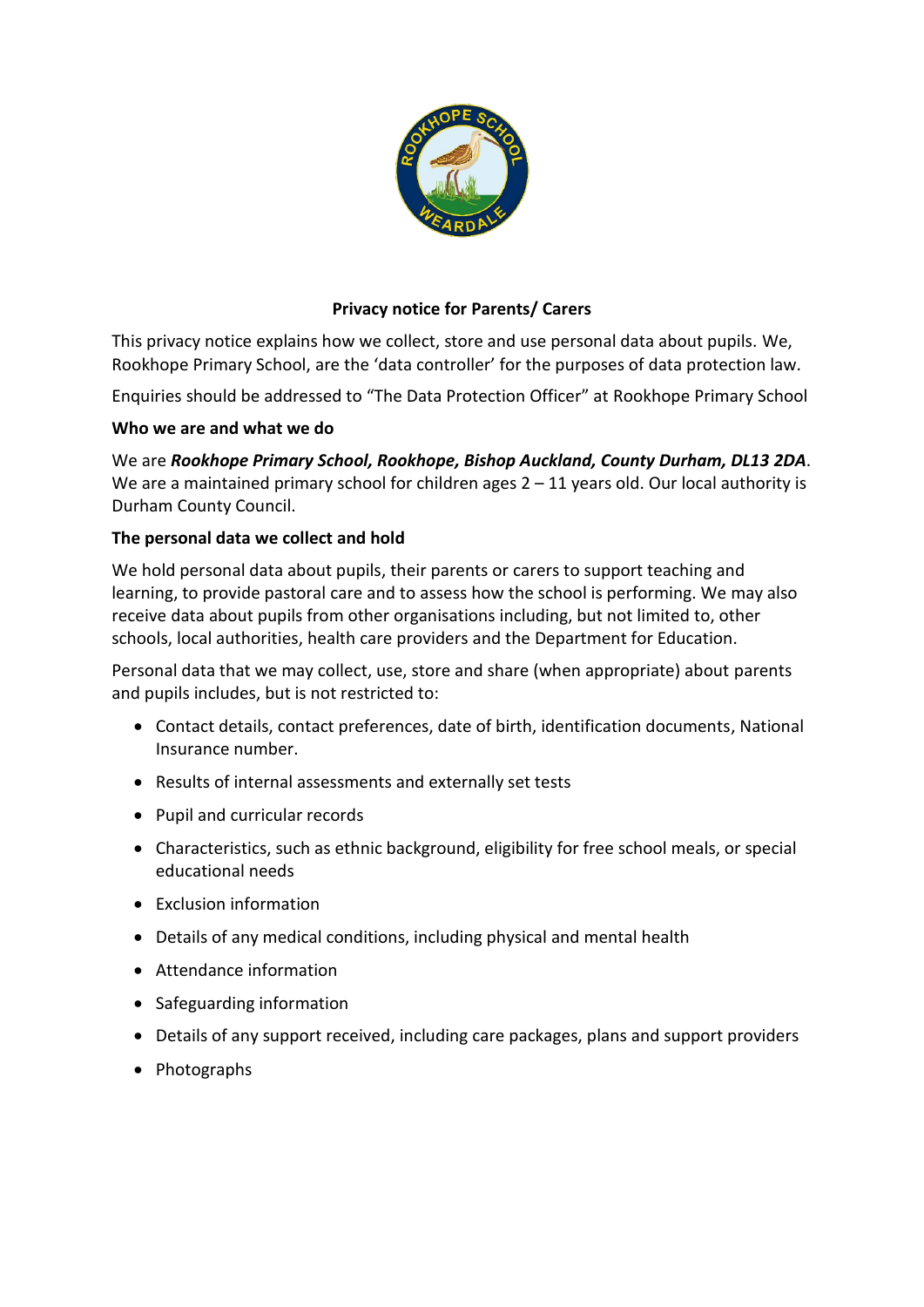#### **Why we use this data**

We use this data to:

- Support pupil learning
- Monitor and report on pupil progress
- Provide appropriate pastoral care
- Protect pupil welfare
- Assess the quality of our services (including monitoring staff performance)
- Administer admissions waiting lists
- Carry out research
- Comply with the law regarding data sharing
- Identify pupil eligibility for Free School Meals and Pupil Premium funding

## **Our legal basis for using this data**

We collect and use personal data on the basis of performing a public task (educating children).

On some occasions we may ask for consent to process data when its use is optional. On those occasions consent can be withdrawn at any time. We will make this clear when we ask for consent, and explain how consent can be withdrawn.

## **Collecting this information**

We collect / obtain data from pupils, parents, carers, teachers and other professionals where relevant (e.g. G.P, hospital, social workers etc.)

#### **How we store this data**

We keep personal information about pupils, and their parents/guardians while they are attending our school. We may also keep it beyond their attendance at our school if this is necessary in order to comply with our legal obligations. We will only retain the data we collect for as long as is necessary. This would be to satisfy the purpose for which it has been collected in accordance with our data retention policy. Please contact us if you would like further details on this policy.

The security of data and information is important to us. This is why we follow a range of security policies and procedures to control and safeguard access to and use of your personal information. This includes both physical and technical security and integrity of all data.

#### **Data sharing**

We will share information, for instance with health and local government when the law requires it. Additionally we may share information with other organisations when we have a legitimate interest to do so. We are required to provide pupil data to central government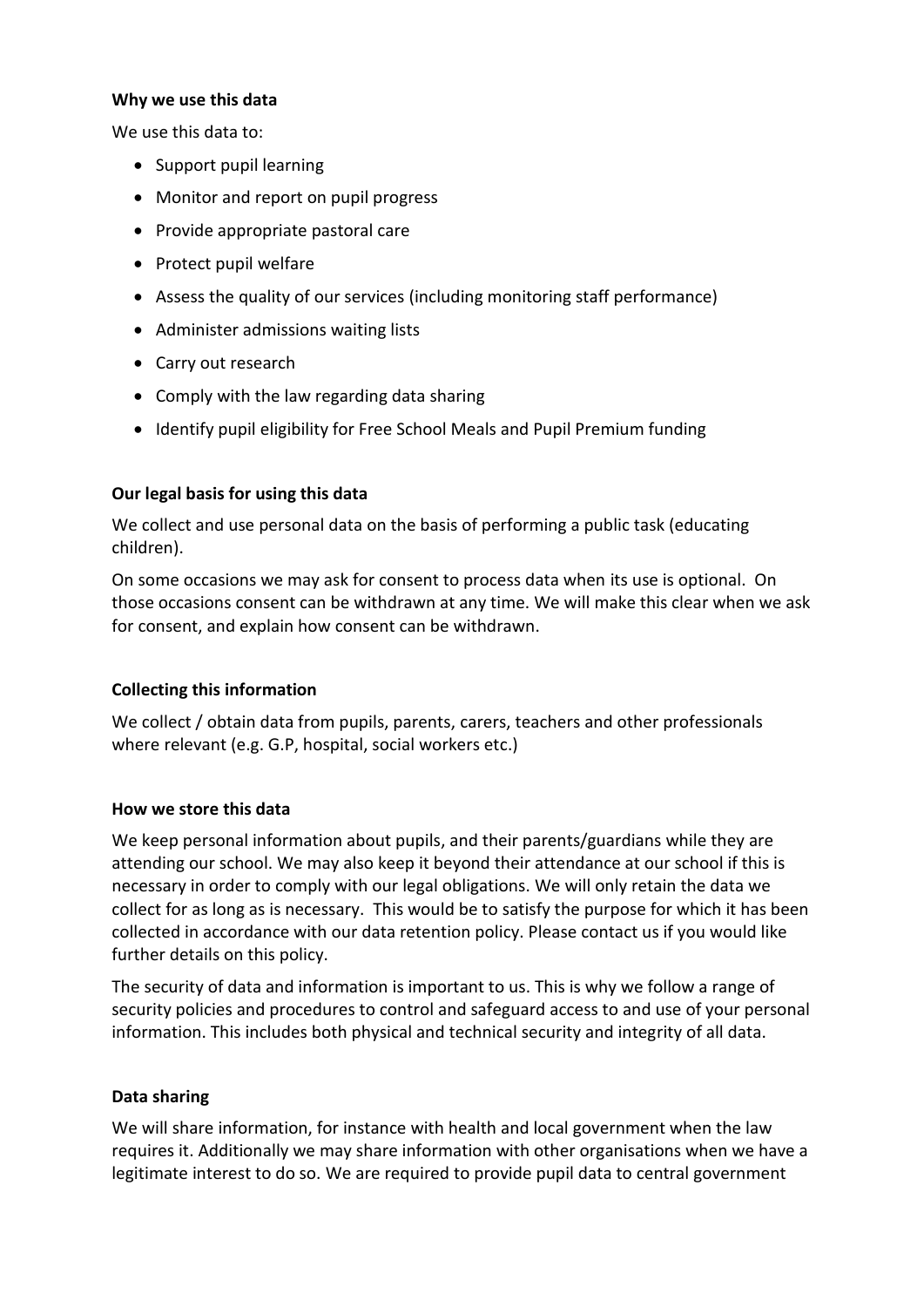through the Department for Education and the Education Funding Agency. Where it is necessary to protect a child, the school will also share data with the Local Authority Children's Social Services, medical professional and/or the Police.

We will share information with the local authority to check eligibility for free school meals.

We do not transfer personal data to countries outside the European Economic Area.

# **Parents and pupils' rights regarding personal data**

Individuals have a right to make a **'subject access request'** to gain access to personal information that the school holds about them. This includes access to their child's educational record. This request should be made to the school.

Parents/Carers can make a request with respect to their child's data where the child is not considered mature enough to understand their rights over their own data (usually under the age of 13), or where the child has provided consent.

Parents also have the right to make a subject access request with respect to any personal data the school holds about them.

If you make a subject access request, we will:

- Give you a copy of the information in an intelligible form
- Give you a description of the data we hold
- Tell you why we are holding and processing it, and how long we will keep it for
- Explain where we got it from, if not from you or your child
- Tell you who it has been, or will be, shared with
- Let you know whether any automated decision-making is being applied to the data, and any consequences of this

Individuals also have the right for their personal information to be transmitted electronically to another organisation in certain circumstances.

## **Other rights**

Individuals have rights regarding how their personal data is used and kept safe, including the right to:

- Object to the use of personal data if it would cause, or is causing, damage or distress
- Prevent it being used to send direct marketing
- Object to decisions being taken by automated means (by a computer or machine, rather than by a person)
- In certain circumstances, have inaccurate personal data corrected, deleted or destroyed, or restrict processing
- Claim compensation for damages caused by a breach of the data protection regulations

To exercise any of these rights, please contact our data protection officer.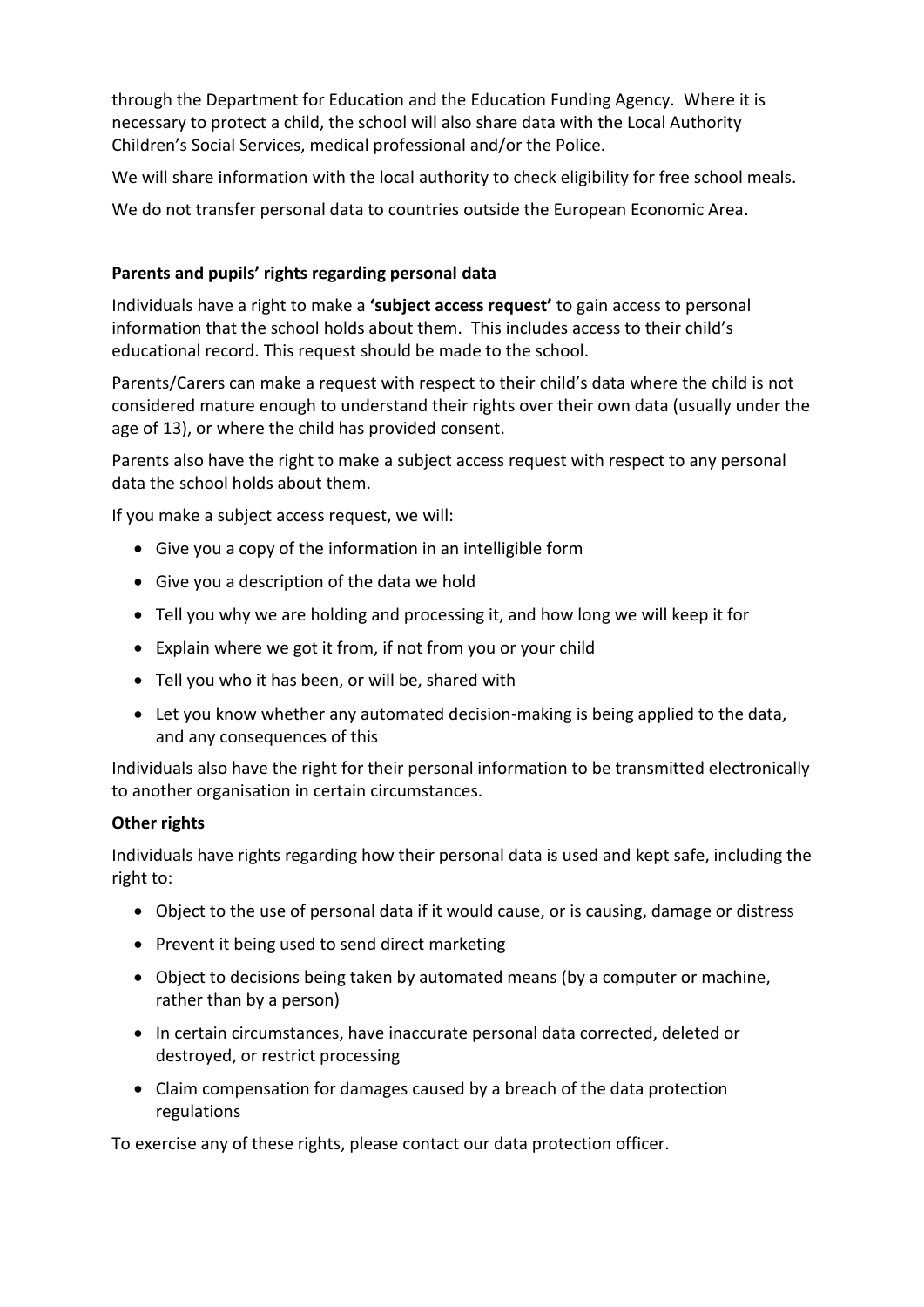## **Complaints**

We take any complaints about our collection and use of personal information very seriously.

If you think that our collection or use of personal information is unfair, misleading or inappropriate, or have any other concern about our data processing, please raise this with us in the first instance.

To make a complaint, please contact our data protection officer.

Alternatively, you can make a complaint to the Information Commissioner's Office:

- Report a concern online at<https://ico.org.uk/concerns/>
- Call 0303 123 1113
- Or write to: Information Commissioner's Office, Wycliffe House, Water Lane, Wilmslow, Cheshire, SK9 5AF

### **Contact us**

If you have any questions, concerns or would like more information about anything mentioned in this privacy notice, please contact our data protection officer:

**Miss Laura Woods Data Protection Officer Rookhope Primary School, Rookhope, Bishop Auckland, County Durham. DL13 2DA 01388 517268**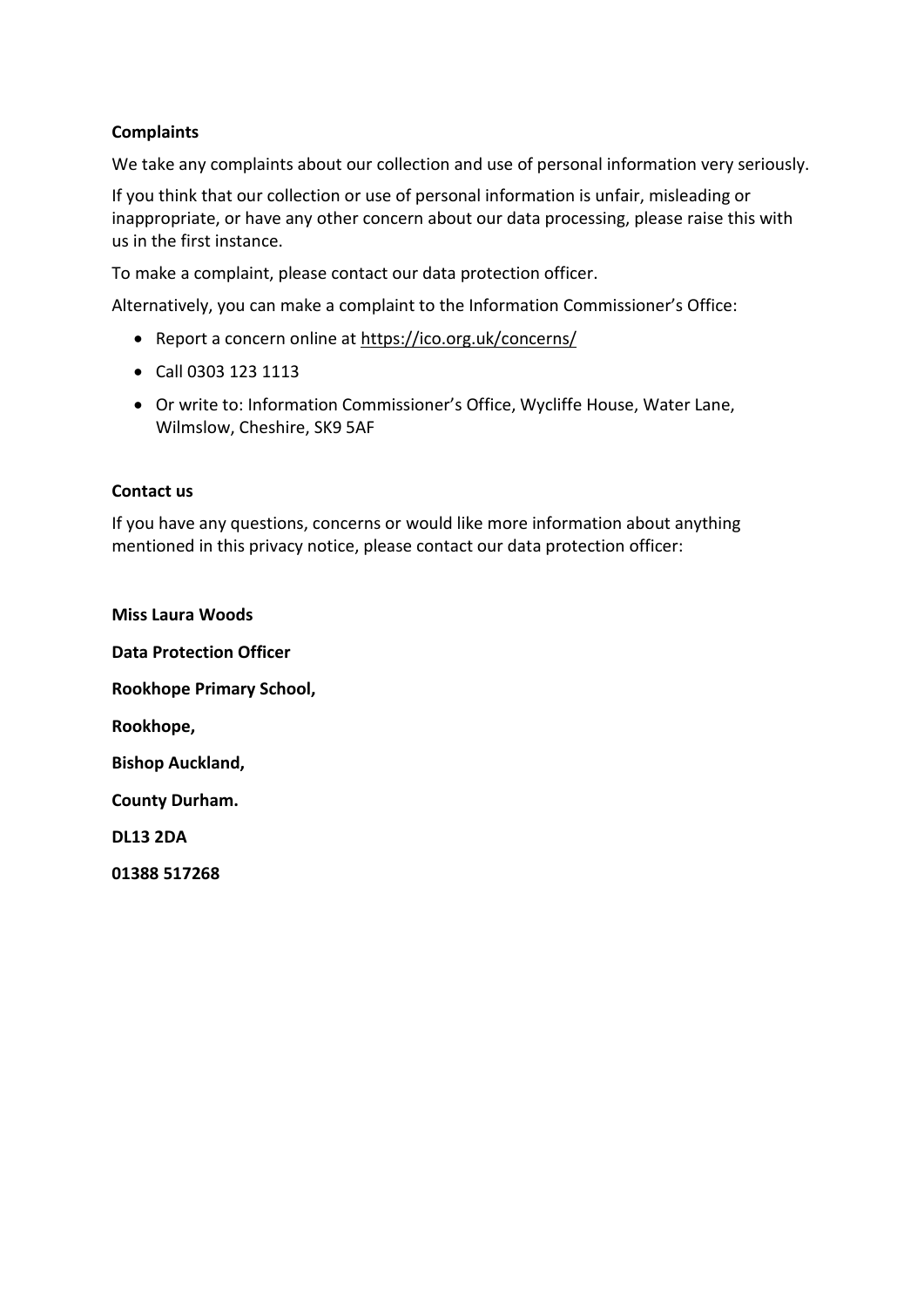## **Sharing with the DfE and the Government**

The pupil data that we lawfully share with the DfE through data collections:

- underpins school funding, which is calculated based upon the numbers of children and their characteristics in each school.
- informs 'short term' education policy monitoring and school accountability and intervention (for example, school GCSE results or Pupil Progress measures).
- supports 'longer term' research and monitoring of educational policy (for example how certain subject choices go on to affect education or earnings beyond school)

### **Data collection requirements**

To find out more about the data collection requirements placed on us by the Department for Education (for example; via the school census) go to <https://www.gov.uk/education/data-collection-and-censuses-for-schools>

### **The National Pupil Database (NPD)**

Much of the data about pupils in England goes on to be held in the National Pupil Database (NPD). The NPD is owned and managed by the Department for Education and contains information about pupils in schools in England. It provides invaluable evidence on educational performance to inform independent research, as well as studies commissioned by the Department. It is held in electronic format for statistical purposes. This information is securely collected from a range of sources including schools, local authorities and awarding bodies. To find out more about the NPD, go to

[https://www.gov.uk/government/publications/national-pupil-database-user-guide-and](https://www.gov.uk/government/publications/national-pupil-database-user-guide-and-supporting-information)[supporting-information](https://www.gov.uk/government/publications/national-pupil-database-user-guide-and-supporting-information)

#### **Sharing by the Department of Education**

The law allows the Department to share pupils' personal data with certain third parties, including:

- schools
- local authorities
- researchers
- organisations connected with promoting the education or wellbeing of children in England
- other government departments and agencies
- organisations fighting or identifying crime

For more information about the Department's NPD data sharing process, please visit:

#### <https://www.gov.uk/data-protection-how-we-collect-and-share-research-data>

Organisations fighting or identifying crime may use their legal powers to contact DfE to request access to individual level information relevant to detecting that crime. Whilst numbers fluctuate slightly over time, DfE typically supplies data on around 600 pupils per year to the Home Office and roughly 1 per year to the Police.